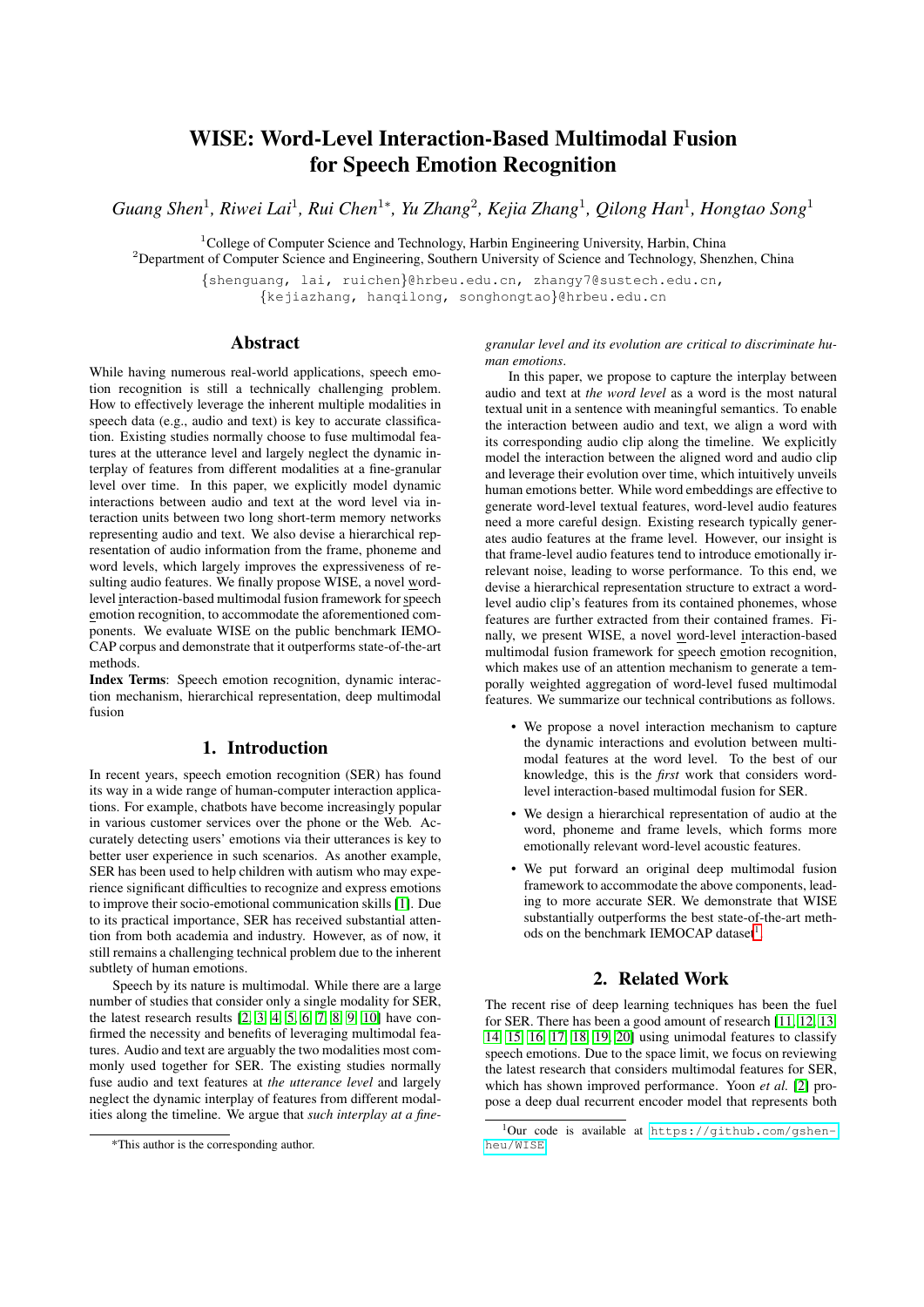<span id="page-1-0"></span>

Figure 1: *The architecture of the WISE framework. The left part illustrates the hierarchical representation of word-level audio features; the right part illustrates the word-level multimodal interaction mechanism and the deep fusion network.*

audio and text data as sequences and combines them to recognize emotions from speech. Cho *et al.* [\[3\]](#page-4-2) propose to use a long short-term memory (LSTM) network to detect emotions from acoustic features and a multi-resolution convolutional neural network (CNN) to detect emotions from word sequences. Liu *et al.* [\[4\]](#page-4-3) put forward a low-rank multimodal fusion method that performs multimodal fusion using low-rank tensors to improve efficiency. Ghosal *et al.* [\[5\]](#page-4-4) hypothesize that neighboring utterances of an utterance can contribute to emotion recognition and devise a recurrent neural network based multimodal attention framework. Kim and Shin [\[6\]](#page-4-5) use deep neural networks to extract bottleneck acoustic features and extract two types of word-level lexical features in the forms of the distributed representation and affective lexicon-based dimensions. Sebastian and Pierucci [\[7\]](#page-4-6) experiment with various existing fusion strategies over DNN-based unimodal emotion detection systems for audio and text. With a different objective, Lian *et al.* [\[8\]](#page-4-7) study the problem of conversational emotion analysis. The key idea is to exploit dependencies among different utterances in a conversational dialog. Similarly, Gu *et al.* [\[9\]](#page-4-8) consider emotion recognition in dyadic communication rather than a single utterance. They design a dyadic fusion network that only relies on an attention mechanism to fuse modality-specific features.

All previous studies consider the fusion between audio and text features at the utterance level, which is insufficient to capture the emotion development process for better classification performance. Xu *et al.* [\[10\]](#page-4-9) propose to learn the soft alignment between words and acoustic frames. An attention network is used to generate an aligned weighted audio feature vector from all frames for each word. While this method promotes interactions between text and audio at a fine-granular level, aligning words with all audio frames in an utterance could be less effective as previous research [\[21\]](#page-4-20) has indicated that emotional information is best expressed by *consecutive* frames rather than scattered frames.

# 3. The WISE Framework

Given an utterance, the proposed WISE framework aligns text and audio data at the word level, creates word-level audio and text features, fuses them dynamically along the timeline, and finally uses an attention mechanism to learn temporally weighted features for emotion classification. The text information in an utterance can be obtained via an automatic speech recognition (ASR) system [\[22\]](#page-4-21) in real time. The overall architecture of the WISE framework is illustrated in Figure [1.](#page-1-0)

#### <span id="page-1-1"></span>3.1. Word-Level Multimodal Alignment and Interaction

To achieve multimodal emotion recognition using audio and text, previous studies normally train LSTMs to model audio and text data independently and only concatenate them before feeding into fully connected layers. Such methods cannot learn the temporal correlation among multiple modalities at a finegranular level, which is vital for more accurate SER. To address this limitation, we propose a novel interaction mechanism that allows to dynamically fuse audio and text features at the word level and that better models the evolution of the emotion embedded in an utterance.

The first step is to create word-level features from audio and text. Extracting words from a sentence is straightforward. Once we have the words in an utterance, we can generate the corresponding audio clip for each word by excerpting the audio chunk between the starting and ending timestamps of the word. We convert each word into a 300-dimensional embedding vector  $t_i$  by using pre-trained GloVe vectors [\[23\]](#page-4-22). Then the textual word sequence in an utterance (referred to as *text sequence*) can be represented as  $[t_1, t_2, \cdots, t_N]$ , where N is the number of words in the sentence. Similarly, we can represent the sequence of word-level audio clips (referred to as *audio sequence*) as  $[a_1, a_2, \cdots, a_N]$ , where  $a_i$  is the feature vector of the *i*-th audio clip. We discuss how to generate  $a_i$  by using a hierarchical representation in Section [3.2.](#page-2-0)

Before introducing the interaction mechanism, we can use LSTMs to model the text and audio sequences at the word level. The hidden state  $h_{t_i}$  of the *i*-th word in the text LSTM is:

$$
h_{t_i} = f_{\theta_t}(t_i, h_{t_{i-1}}), \tag{1}
$$

where  $f_{\theta_t}$  is the LSTM function with parameter  $\theta_t$ ,  $h_{t_{i-1}}$  is the hidden state of the previous word, and  $t_i$  is the GloVe word embedding of the *i*-th word. Similarly, the hidden state  $h_{a_i}$  of the  $i$ -th audio clip in the audio LSTM is:

$$
h_{a_i} = f_{\theta_a}(a_i, h_{a_{i-1}}), \tag{2}
$$

where  $f_{\theta_a}$  is the LSTM function with parameter  $\theta_a$ ,  $h_{a_{i-1}}$  is the hidden state of the previous audio clip, and  $a_i$  is the feature vector of the  $i$ -th audio clip.

In order to capture the word-level interaction between the (i−1)-th text and audio pair, we introduce an *interaction matrix* to fuse  $h_{a_{i-1}}$  and  $h_{t_{i-1}}$ , and the fused results are passed into the  $i$ -th text and audio LSTM cells as input. In this way, we enable the interactions between text and audio at the word level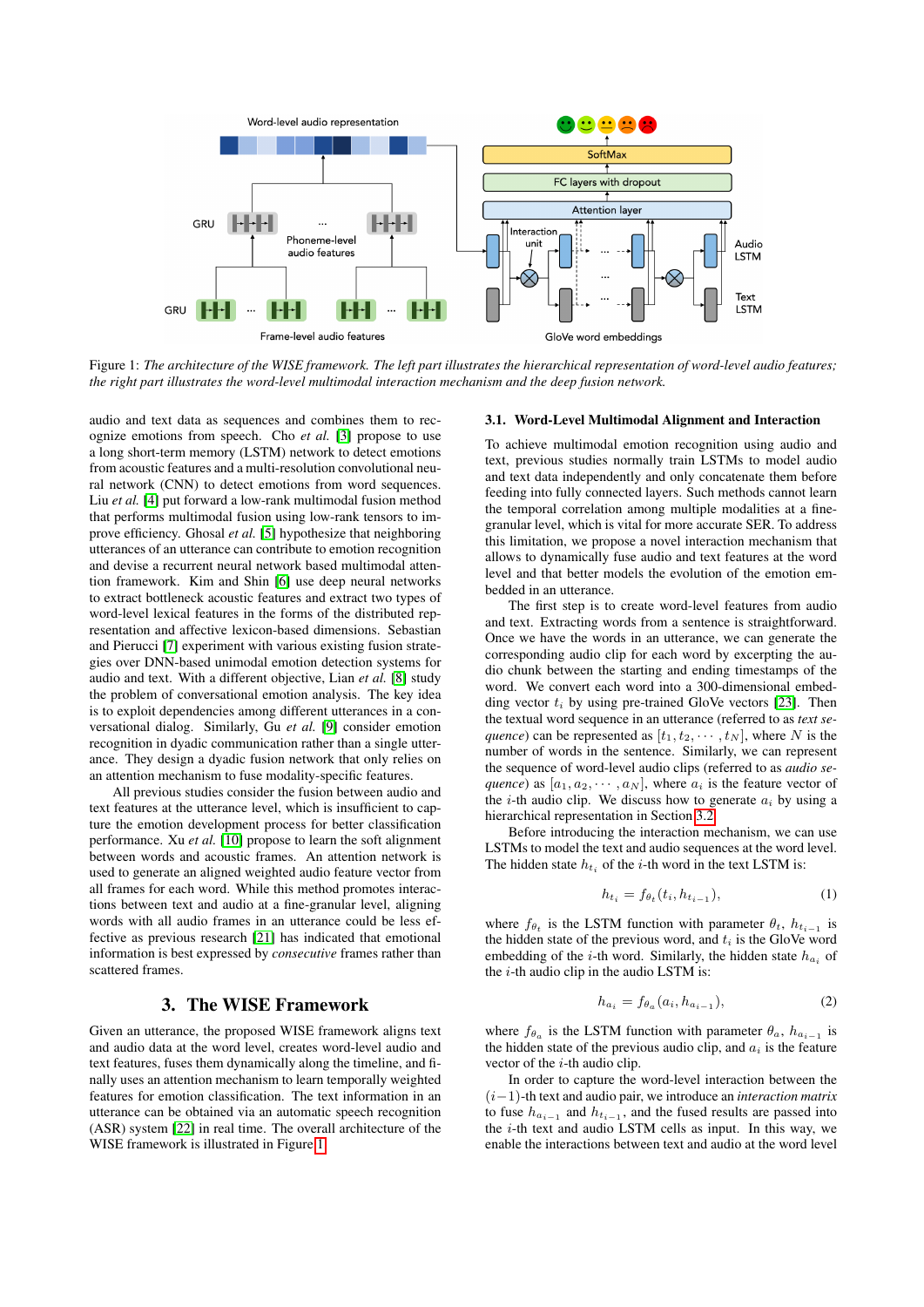and are able to model the evolution of emotions over time. More specifically, given the hidden states  $h_{a_{i-1}}$  and  $h_{t_{i-1}}$  at time step  $i - 1$ , the hidden states at time step i are calculated as follows:

$$
\begin{bmatrix} \tilde{h}_{a_{i-1}} \\ \tilde{h}_{t_{i-1}} \end{bmatrix} = \begin{bmatrix} W_{aa} & W_{ta} \\ W_{at} & W_{tt} \end{bmatrix} \begin{bmatrix} h_{a_{i-1}} \\ h_{t_{i-1}} \end{bmatrix}
$$
 (3)

$$
h_{a_i} = f_{\theta_a}(t_i, \tilde{h}_{a_{i-1}}) \tag{4}
$$

$$
h_{t_i} = f_{\theta_t}(a_i, \tilde{h}_{t_{i-1}}) \tag{5}
$$

Here  $W_{aa}$ ,  $W_{ta}$ ,  $W_{at}$  and  $W_{tt}$  are trainable parameters, which together define the interaction matrix. They are initialized from a normal distribution with zero mean and a standard deviation of 0.05 for stable learning. The learned interaction matrix maps  $h_{a_{i-1}}$  and  $h_{t_{i-1}}$  into  $\tilde{h}_{a_{i-1}}$  and  $\tilde{h}_{t_{i-1}}$ , respectively, and  $\tilde{h}_{a_{i-1}}$ and  $\tilde{h}_{t_{i-1}}$  are fed into the next LSTM cells as input. Intuitively, the interaction matrix can map the audio features into the text feature space by the weight matrix  $W_{at}$  and map the text features into the audio feature space by the weight matrix  $W_{ta}$ . The weight matrices  $W_{aa}$  and  $W_{tt}$  represent the weights that the LSTM networks should retain and pass to the next time step. So the input of an LSTM cell at the  $i$ -th time step consists of two parts: the information from the same modality that is retained from the previous time step and the fused information learned from the multimodal interaction. The interaction matrix is shared by all LSTM cells.

#### <span id="page-2-0"></span>3.2. Hierarchical Representation of Audio Data

Modern linguistics indicates that speech sound can be represented at multiple levels: the sound of a word consists of several phonemes, and a phoneme can be further divided into frames, where a phoneme is the smallest unit of sound that may cause a change of meaning within a human language [\[24\]](#page-4-23). This implies a natural hierarchical representation of audio data. Prior studies only focus on frame-level representations of audio data. However, frame-level information is normally noisy for emotion recognition. For example, there are many frames that are simply silent or contain only background noise. Therefore, we propose a hierarchical representation structure of audio data, as illustrated in the left part of Figure [1,](#page-1-0) which can effectively eliminate noise from low-level acoustic information by leveraging high-level semantic meaning.

We first describe how to generate frame-level audio features. We divide audio signals into frames of 25ms window with 40% overlap. For a given frame, we use the openSMILE toolkit [\[25\]](#page-4-24) to extract its Mel-Frequency Cepstral Coefficients (MFCCs), including 13 cepstral coefficients, 13 delta coefficients (i.e., first derivatives) and 13 acceleration coefficients (i.e., second derivatives), which form a 39-dimensional framelevel feature vector.

To construct the phoneme-level feature of the  $i$ -th phoneme in a word, we represent the frame sequence in the phoneme as  $[f_{i1}, f_{i2}, \cdots, f_{iN_i}]$ , where  $f_{ij}$  is the feature of the j-th frame in the *i*-th phoneme and  $N_i$  denotes the number of frames in the phoneme. A gated recurrent unit (GRU) network [\[26\]](#page-4-25) is used to capture the contextual information between frames. It can be represented as:

$$
h_{ij} = \text{GRU}(f_{ij}), j \in \{1, 2, \cdots, N_i\},
$$
 (6)

where  $h_{ij}$  is the contextual hidden state of the j-th frame. The last hidden state of the GRU,  $h_{iN_i}$ , is considered as the representative vector that contains all sequential audio information in the phoneme, and is used as the feature vector of the  $i$ -th phoneme.

Similarly, the  $i$ -th word-level audio clip can be modeled as a sequence of its contained phoneme feature vectors,  $[h_{i1}, h_{i2}, \cdots, h_{iM}]$ , where  $h_{ij}$  is the feature vector of the j-th phoneme in the audio clip, and  $M$  is the number of phonemes in the audio clip. We also apply a GRU to  $[h_{i1}, h_{i2}, \cdots, h_{iM}]$  and use the last hidden state as the word-level audio feature vector, which is  $a_i$  introduced in Section [3.1.](#page-1-1) In addition, GRUs used for each level share the same parameters.

It is worth mentioning that we have experimented with various variants of the recurrent neural network (RNN) to generate the hierarchical representation, such as LSTM, Bi-LSTM [\[27\]](#page-4-26) and Bi-GRU [\[28\]](#page-4-27). All of them achieve similar performance, but GRU requires the least number of parameters and trains much faster, which is the main reason to use it.

### 3.3. The Deep Multimodal Fusion Network

With the aforementioned word-level interaction mechanism and hierarchical representation, we are ready to present the end-toend deep multimodal fusion framework, WISE. The core of our framework is an attention layer that simultaneously learns the weights of audio and text hidden states and the weights of different word-level audio and text pairs over time.

Given the sequences of audio and text hidden states  $[h_{a_1}, h_{a_2}, \cdots, h_{a_N}]$  and  $[h_{t_1}, h_{t_2}, \cdots, h_{t_N}]$  learned from Section [3.1,](#page-1-1) the normalized attention weight  $\alpha_i$  of the *i*-th pair can be calculated as:

$$
e_i = \tanh(\omega_a h_{a_i} + \omega_t h_{t_i})
$$
\n(7)

$$
\alpha_i = \frac{e^{e_i \omega_c}}{\sum_k e^{e_k \omega_c}},\tag{8}
$$

where  $e_i$  is the energy score computed from  $h_{a_i}$  and  $h_{t_i}$ , and  $\omega_a$ ,  $\omega_t$ ,  $\omega_c$  are all trainable parameters.  $\omega_c$  is the context vector, and  $\omega_a$  and  $\omega_t$  are the weights used to indicate the relative strengths of  $h_{a_i}$  and  $h_{t_i}$  for emotion detection. Note that  $\omega_a$ ,  $\omega_t$  and  $\omega_c$  are shared by all hidden states and are used to form the joint representations from aligned word-level audio and text features. The final emotion representation  $p_c$  fed into the fully connected layers is a weighted sum of all joint representations at different time steps, which allows to selectively focus on the most emotionally relevant audio and text pairs along the timeline:

$$
p_c = \sum_i \alpha_i (\omega_a h_{a_i} + \omega_t h_{t_i}) \tag{9}
$$

The fully connected layers contain three linear layers, the first two of which are followed by a rectified linear unit (ReLU) layer and a dropout layer. That is,

$$
p_1 = \phi(\omega_1^\top r_1 p_c) \tag{10}
$$

$$
p_2 = \phi(\omega_2^\top r_2 p_1) \tag{11}
$$

$$
\hat{y}_k = \text{softmax}(\omega_3^\top p_2),\tag{12}
$$

where  $\omega_1$ ,  $\omega_2$ ,  $\omega_3$  are trainable parameters with  $\omega_i$  (i ∈  $\{1, 2, 3\}$  being the weight of each linear layer,  $r_1$  and  $r_2$  are the dropout vectors,  $\phi(\cdot)$  is the ReLU function, and  $\hat{y}_k$  is the output of the softmax function, which represents the final prediction result. The cross-entropy loss for  $K$ -class classification is used as the loss function:

$$
\mathcal{L} = \sum_{k=1}^{K} y_k \log(\hat{y}_k). \tag{13}
$$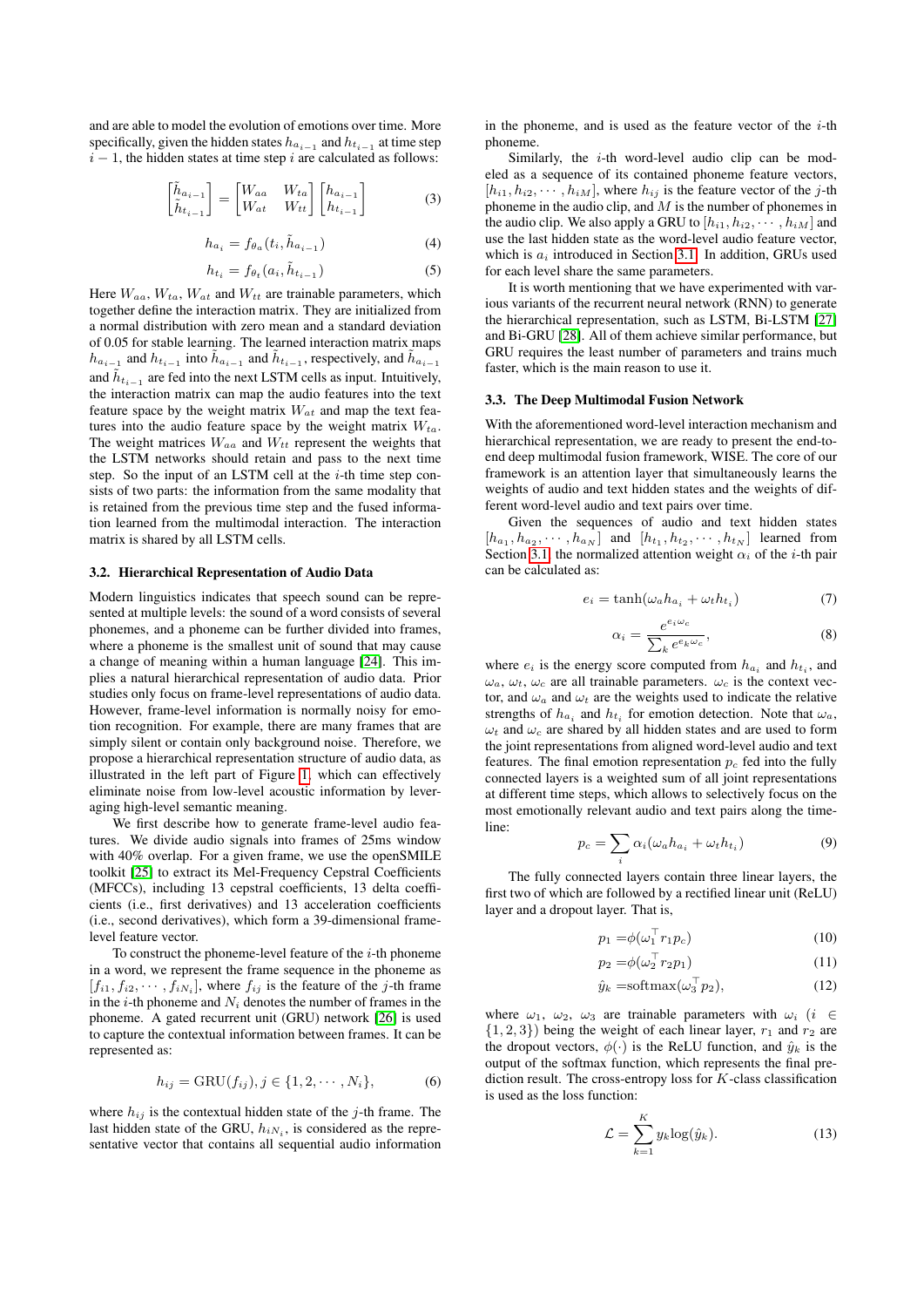### 4. Experimental Evaluation

In this section, we experimentally evaluate the performance of our solution by comparing with state-of-the-art competitors.

### 4.1. Experimental Settings

We use the interactive emotional dyadic motion capture (IEMO-CAP) dataset [\[29\]](#page-4-28) for experiments, which is a standard benchmark dataset widely used for SER. It has five sessions, involving conversations from 10 female and male actors, along with the corresponding labeled speech text (at both phoneme and word levels). We use the ground-truth transcripts to generate wordlevel textual features. For a fair comparison with previous studies [\[10,](#page-4-9) [24,](#page-4-23) [2\]](#page-4-1), we also consider 4 out of the 9 emotions (*angry*, happy, *neutral* and *sad*) for classification<sup>[2](#page-3-0)</sup>. Each utterance in the IEMOCAP dataset is labeled by three annotators, and we assign a single category to each utterance by majority vote. The final dataset contains 5,531 utterances in total, including 1,103 *angry*, 1,636 *happy*, 1,708 *neutral*, and 1,084 *sad*. Similar to the setting in [\[2,](#page-4-1) [24\]](#page-4-23), we perform 5-fold cross-validation to do the evaluation. We compare our solution WISE with three state-ofthe-art multimodal methods that achieve the best performance on IEMOCAP: LSTM+Attn [\[10\]](#page-4-9), CNN+Phoneme [\[24\]](#page-4-23) and dual RNNs [\[2\]](#page-4-1).

#### 4.2. Implementation Details

We implement our model in PyTorch. We set the maximum number of frames contained in a phoneme to 64 because more than 90% of phonemes contain less than 64 frames, the maximum number of phonemes in a word to 14, and the maximum number of words in an utterance to 128. We use 50 hidden units (i.e., the dimension of a hidden state) in a GRU for phonemelevel representations, 100 hidden units in a GRU for word-level representations, 100 hidden units in the audio LSTM and 150 hidden units in the text LSTM. We set the output dimension of the attention layer to 200 and the output dimensions of the three linear layers to 200, 100 and 4, respectively. The WISE model is optimized with the Adam optimizer [\[30\]](#page-4-29). We set the learning rate to 0.001 and the decay rate of the learning rate to 0.001. To address overfitting, we use  $L_2$  regularization with the regularization coefficient of 0.0001 and 30% dropout rate. The PackedSequence library in PyTorch is used to deal with sequences with variable lengths.

#### 4.3. Results and Discussion

We adopt two widely used evaluation metrics: *weighted accuracy* (WA) that is the overall classification accuracy and *unweighted* accuracy (UA) that is the average recall over the emotion categories. We report the main results in Table [1.](#page-3-1) First, we confirm that using multimodal features achieves better performance than using unimodal features. Second, WISE achieves the best WA and UA scores. It outperforms the best state-of-theart methods by absolute 2% WA increase and absolute 1.1% UA increase. It is worth mentioning that CNN+Phoneme combines the features from audio and spectrogram. The results suggest that leveraging word-level interactions between audio and text features is indeed beneficial for emotion recognition, validating our hypothesis that audio and text together carry strong signals for emotion classification.

To prove the benefits of different components we propose, we perform an ablation study. Below we refer to the word-level

<span id="page-3-1"></span>Table 1: *Performance comparison between our solution and state-of-the-art multimodal models on the IEMOCAP dataset*

| <b>Methods</b>   | WA    | UA    |
|------------------|-------|-------|
| Audio only       | 0.665 | 0.657 |
| Text only        | 0.692 | 0.701 |
| LSTM+Attn[10]    | 0.725 | 0.709 |
| CNN+Phoneme [24] | 0.739 | 0.685 |
| Dual RNNs [2]    | 0.737 | 0.753 |
| WISE             | 0.759 | 0.764 |

<span id="page-3-2"></span>Table 2: *Performance of different variants of the WISE model*

| Methods         | WA    | UA    |
|-----------------|-------|-------|
| TM+DMF          | 0.729 | 0.742 |
| $HR+DMF$        | 0.734 | 0.741 |
| $TM+HR$         | 0.752 | 0.736 |
| $TM+DMF+HR^{-}$ | 0.743 | 0.754 |
| WISE            | 0.759 | 0.764 |
|                 |       |       |

multimodal interaction mechanism as IM, the hierarchical representation of audio data as HR and the deep multimodal fusion network as DMF. In Table [2,](#page-3-2) we show the performance of different variants of WISE. The IM+DMF method takes out HR. By comparing its performance with WISE, it can be seen that HR brings 3% WA improvement and 2.2% UA improvement, showing that the hierarchical representation is important to distill emotion signals from audio data. The performance difference between HR+DMF and WISE suggests that IM indeed helps more effectively capture emotion evolutions by promoting word-level multimodal interactions, leading to improved performance. IM+HR is a simplified version of WISE without the attention layer. While not as prominent as IM or HR, temporal attention leads to additional benefits. Finally, we consider a variant of HR that removes the phoneme level from the hierarchy, denoted by  $HR^-$ . We can observe that having phonemes as the bridge between frames and words allows to eliminate emotionally irrelevant information from low-level audio information.

# 5. Conclusion

In this paper, we studied the problem of SER by leveraging multimodal features from audio and text. In view of the limitation of existing methods that they normally fuse multimodal features only at the utterance level, we proposed an interaction mechanism that captures the dynamic interplay between audio and text features at the word level and that models the evolution of emotions as an utterance develops. To support the word-level representation of audio data, we devised a hierarchical representation to derive more emotionally relevant audio features. Based on these modules, we presented our WISE framework which further learns the temporally aggregated features via an attention mechanism. The experimental results show that our solution outperforms the best state-of-the-art methods. Since our solution relies on accurate ASR results, in future work we will investigate the impact of ASR performance on WISE in practical settings.

### 6. Acknowledgements

This work is supported by Fundamental Research Funds for the Central Universities (Grant No. 3072020CFT2402 and Grant No. 3072020CF0602) and NSFC Grant 61673202.

<span id="page-3-0"></span><sup>2</sup>All utterances labeled *excited* are merged into the *happy* category.